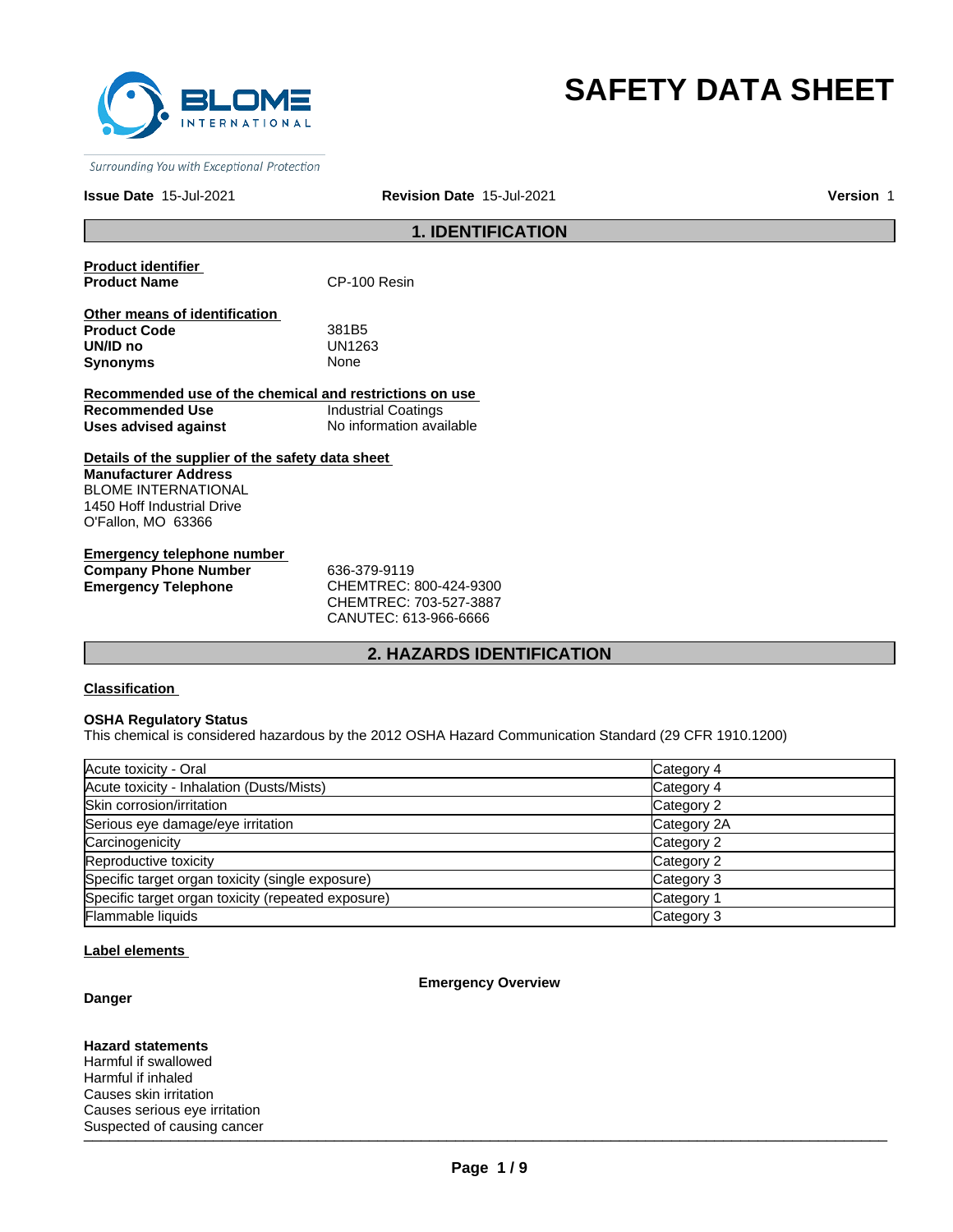Suspected of damaging fertility or the unborn child May cause respiratory irritation. May cause drowsiness or dizziness Causes damage to organs through prolonged or repeated exposure Flammable liquid and vapor



 $\overline{\phantom{a}}$  ,  $\overline{\phantom{a}}$  ,  $\overline{\phantom{a}}$  ,  $\overline{\phantom{a}}$  ,  $\overline{\phantom{a}}$  ,  $\overline{\phantom{a}}$  ,  $\overline{\phantom{a}}$  ,  $\overline{\phantom{a}}$  ,  $\overline{\phantom{a}}$  ,  $\overline{\phantom{a}}$  ,  $\overline{\phantom{a}}$  ,  $\overline{\phantom{a}}$  ,  $\overline{\phantom{a}}$  ,  $\overline{\phantom{a}}$  ,  $\overline{\phantom{a}}$  ,  $\overline{\phantom{a}}$ 

**Appearance** viscous **Physical state** liquid **Odor** Strong Aromatic

# **Precautionary Statements - Prevention**

Obtain special instructions before use Do not handle until all safety precautions have been read and understood Use personal protective equipment as required Wash face, hands and any exposed skin thoroughly after handling Do not eat, drink or smoke when using this product Use only outdoors or in a well-ventilated area Do not breathe dust/fume/gas/mist/vapors/spray Keep away from heat/sparks/open flames/hot surfaces. - No smoking Keep container tightly closed Use explosion-proof electrical/ ventilating / lighting/ mixing / equipment Use only non-sparking tools Take precautionary measures against static discharge Keep cool

#### **Precautionary Statements - Response**

IF exposed or concerned: Get medical advice/attention IF IN EYES: Rinse cautiously with water for several minutes. Remove contact lenses, if present and easy to do. Continue rinsing If eye irritation persists: Get medical advice/attention IF ON SKIN (or hair): Remove/Take off immediately all contaminated clothing. Rinse skin with water/shower If skin irritation occurs: Get medical advice/attention Wash contaminated clothing before reuse IF INHALED: Remove victim to fresh air and keep at rest in a position comfortable for breathing IF SWALLOWED: Call a POISON CENTER or doctor/physician if you feel unwell Rinse mouth In case of fire: Use CO2, dry chemical, or foam for extinction

#### **Precautionary Statements - Storage**

Store locked up Store in a well-ventilated place. Keep container tightly closed

#### **Precautionary Statements - Disposal**

Dispose of contents/container to an approved waste disposal plant

#### **Hazards not otherwise classified (HNOC)**

Not applicable

#### **Other Information**

Very toxic to aquatic life with long lasting effects. Very toxic to aquatic life.

#### **Unknown acute toxicity**

0% of the mixture consists of ingredient(s) of unknown toxicity

# **3. COMPOSITION/INFORMATION ON INGREDIENTS**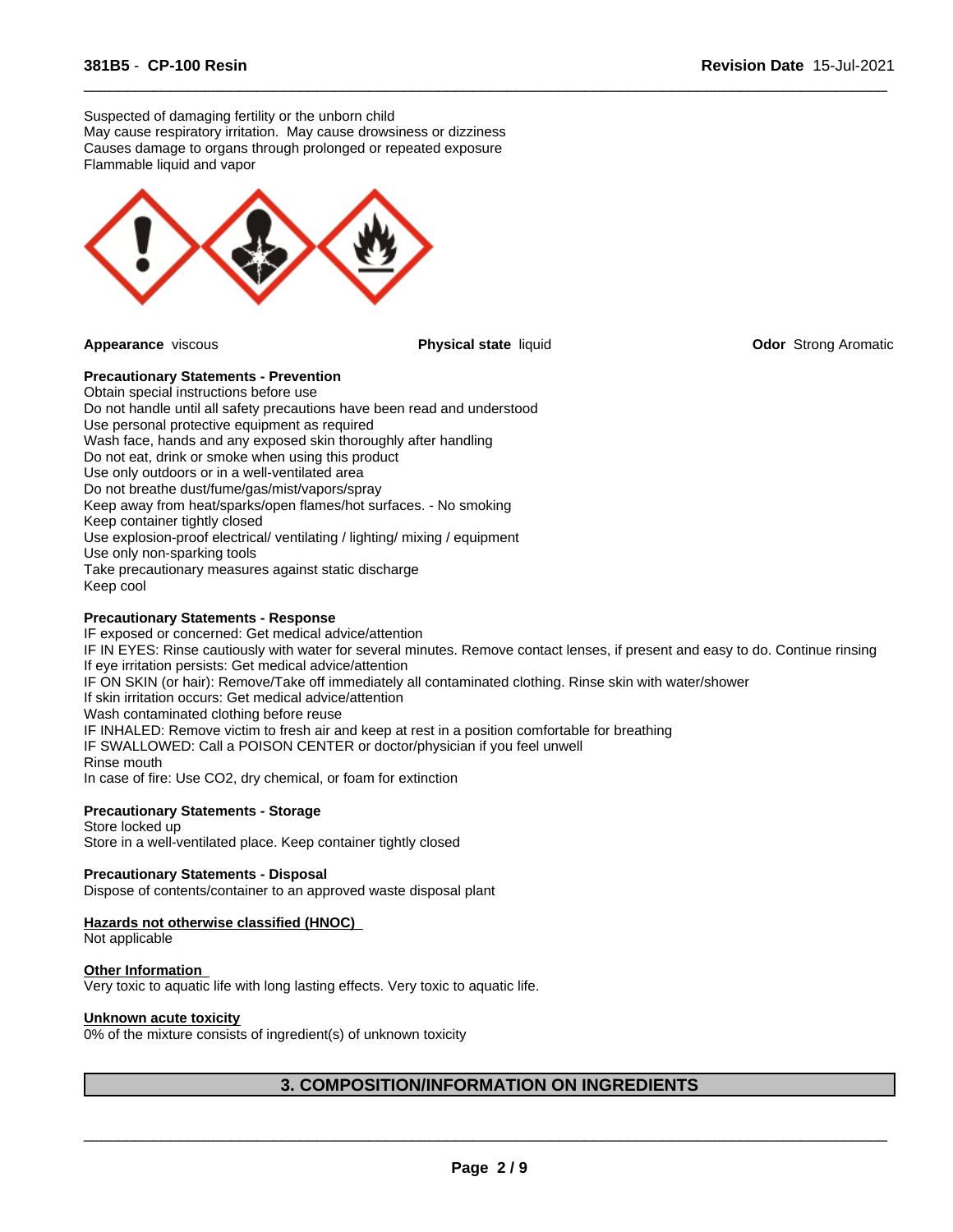## **Substance**

Not applicable

## **Mixture**

| <b>Chemical Name</b>                                                                                                          | <b>CAS No</b> | Weight-%  |  |  |
|-------------------------------------------------------------------------------------------------------------------------------|---------------|-----------|--|--|
| Vinyl Ester Resin (non-hazardous) *                                                                                           | Proprietarv   | $40 - 70$ |  |  |
| 100-42-5<br>15 - 40<br>Stvrene <sup>:</sup>                                                                                   |               |           |  |  |
| *The exact percentage (concentration) of composition has been withheld as a trade secret. If CAS number is "proprietary", the |               |           |  |  |

 $\overline{\phantom{a}}$  ,  $\overline{\phantom{a}}$  ,  $\overline{\phantom{a}}$  ,  $\overline{\phantom{a}}$  ,  $\overline{\phantom{a}}$  ,  $\overline{\phantom{a}}$  ,  $\overline{\phantom{a}}$  ,  $\overline{\phantom{a}}$  ,  $\overline{\phantom{a}}$  ,  $\overline{\phantom{a}}$  ,  $\overline{\phantom{a}}$  ,  $\overline{\phantom{a}}$  ,  $\overline{\phantom{a}}$  ,  $\overline{\phantom{a}}$  ,  $\overline{\phantom{a}}$  ,  $\overline{\phantom{a}}$ 

specific chemical identity and percentage of composition has been withheld as a trade secret.

# **4. FIRST AID MEASURES**

#### **Description of first aid measures**

| <b>General advice</b>                                                      | In case of accident or unwellness, seek medical advice immediately (show directions for<br>use or safety data sheet if possible). If symptoms persist, call a physician.                                                                       |  |
|----------------------------------------------------------------------------|------------------------------------------------------------------------------------------------------------------------------------------------------------------------------------------------------------------------------------------------|--|
| Eye contact                                                                | Immediately flush with plenty of water. After initial flushing, remove any contact lenses and<br>continue flushing for at least 15 minutes. Keep eye wide open while rinsing. If symptoms<br>persist, call a physician.                        |  |
| <b>Skin contact</b>                                                        | Wash off immediately with soap and plenty of water while removing all contaminated<br>clothes and shoes. Wash contaminated clothing before reuse. If skin irritation persists, call<br>a physician.                                            |  |
| <b>Inhalation</b>                                                          | Remove to fresh air. Call a physician. If breathing is irregular or stopped, administer<br>artificial respiration. Avoid direct contact with skin. Use barrier to give mouth-to-mouth<br>resuscitation. If symptoms persist, call a physician. |  |
| Ingestion                                                                  | Call a physician or poison control center immediately. Do not induce vomiting without<br>medical advice. Rinse mouth. Never give anything by mouth to an unconscious person.                                                                   |  |
| Self-protection of the first aider                                         | Remove all sources of ignition. Use personal protective equipment as required.                                                                                                                                                                 |  |
| Most important symptoms and effects, both acute and delayed                |                                                                                                                                                                                                                                                |  |
| <b>Symptoms</b>                                                            | May cause redness and tearing of the eyes. Coughing and/ or wheezing. May cause skin<br>irritation. Drowsiness. Dizziness.                                                                                                                     |  |
| Indication of any immediate medical attention and special treatment needed |                                                                                                                                                                                                                                                |  |
| Note to physicians                                                         | Treat symptomatically.                                                                                                                                                                                                                         |  |

# **5. FIRE-FIGHTING MEASURES**

#### **Suitable extinguishing media**

Use extinguishing measures that are appropriate to local circumstances and the surrounding environment. Dry chemical, CO2, sand, earth, water spray or regular foam.

**Unsuitable extinguishing media** Do not use a solid water stream as it may scatter and spread fire.

# **Specific hazards arising from the chemical**

Flammable. Thermal decomposition can lead to release of irritating and toxic gases and vapors.

**Hazardous combustion products**Carbon monoxide. Carbon dioxide (CO2).

#### **Explosion data**

**Sensitivity to Mechanical Impact** None.

**Sensitivity to Static Discharge** May be ignited by heat, sparks or flames.

**Protective equipment and precautions for firefighters**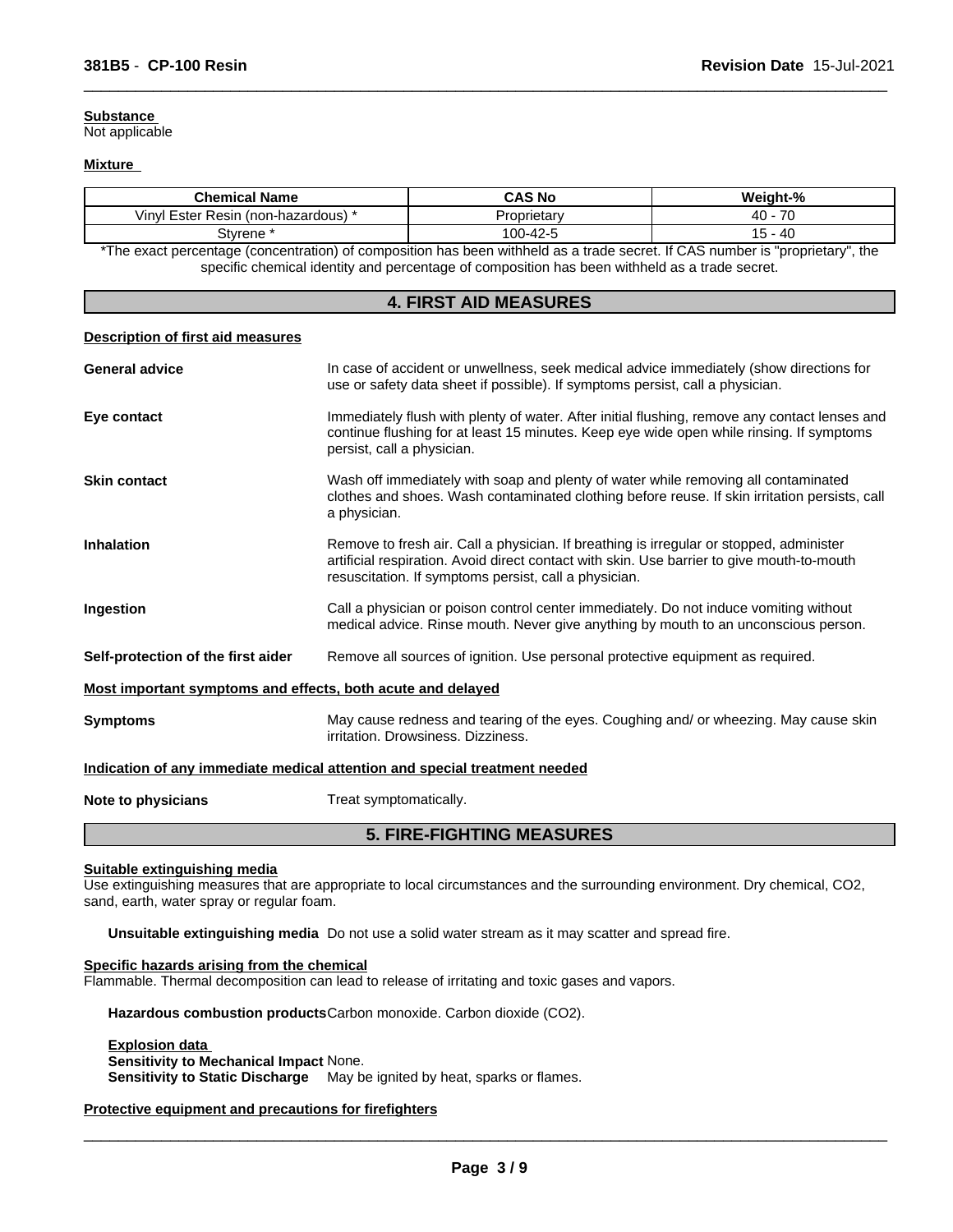As in any fire, wear self-contained breathing apparatus pressure-demand, MSHA/NIOSH (approved or equivalent) and full protective gear. Burning produces heavy smoke. Avoid runoff to waterways and sewers.

# **6. ACCIDENTAL RELEASE MEASURES**

 $\overline{\phantom{a}}$  ,  $\overline{\phantom{a}}$  ,  $\overline{\phantom{a}}$  ,  $\overline{\phantom{a}}$  ,  $\overline{\phantom{a}}$  ,  $\overline{\phantom{a}}$  ,  $\overline{\phantom{a}}$  ,  $\overline{\phantom{a}}$  ,  $\overline{\phantom{a}}$  ,  $\overline{\phantom{a}}$  ,  $\overline{\phantom{a}}$  ,  $\overline{\phantom{a}}$  ,  $\overline{\phantom{a}}$  ,  $\overline{\phantom{a}}$  ,  $\overline{\phantom{a}}$  ,  $\overline{\phantom{a}}$ 

#### **Personal precautions, protective equipment and emergency procedures**

| <b>Personal precautions</b>                                  | Remove all sources of ignition. Evacuate personnel to safe areas. Ensure adequate<br>ventilation, especially in confined areas. Use personal protective equipment as required.<br>Keep people away from and upwind of spill/leak.                                                                                                                                                                                                                    |
|--------------------------------------------------------------|------------------------------------------------------------------------------------------------------------------------------------------------------------------------------------------------------------------------------------------------------------------------------------------------------------------------------------------------------------------------------------------------------------------------------------------------------|
| <b>Environmental precautions</b>                             |                                                                                                                                                                                                                                                                                                                                                                                                                                                      |
| <b>Environmental precautions</b>                             | Prevent further leakage or spillage if safe to do so. Prevent product from entering drains. Do<br>not flush into surface water or sanitary sewer system.                                                                                                                                                                                                                                                                                             |
| Methods and material for containment and cleaning up         |                                                                                                                                                                                                                                                                                                                                                                                                                                                      |
| <b>Methods for containment</b>                               | Prevent further leakage or spillage if safe to do so.                                                                                                                                                                                                                                                                                                                                                                                                |
| Methods for cleaning up                                      | Dam up. Soak up with inert absorbent material. Pick up and transfer to properly labeled<br>containers.                                                                                                                                                                                                                                                                                                                                               |
|                                                              | 7. HANDLING AND STORAGE                                                                                                                                                                                                                                                                                                                                                                                                                              |
| <b>Precautions for safe handling</b>                         |                                                                                                                                                                                                                                                                                                                                                                                                                                                      |
| Advice on safe handling                                      | Ensure adequate ventilation, especially in confined areas. Keep away from heat, sparks,<br>flame and other sources of ignition (i.e., pilot lights, electric motors and static electricity).<br>Take precautionary measures against static discharges. Use spark-proof tools and<br>explosion-proof equipment. Use with local exhaust ventilation. Use personal protective<br>equipment as required. Do not breathe dust/fume/gas/mist/vapors/spray. |
| Conditions for safe storage, including any incompatibilities |                                                                                                                                                                                                                                                                                                                                                                                                                                                      |
| <b>Storage Conditions</b>                                    | Keep tightly closed in a dry and cool place. Keep in properly labeled containers. Keep away<br>from heat, sparks, flame and other sources of ignition (i.e., pilot lights, electric motors and<br>static electricity). Keep containers tightly closed in a cool, well-ventilated place.                                                                                                                                                              |
| Incompatible materials                                       | Strong acids. Strong bases. Strong oxidizing agents.                                                                                                                                                                                                                                                                                                                                                                                                 |
|                                                              |                                                                                                                                                                                                                                                                                                                                                                                                                                                      |

# **8. EXPOSURE CONTROLS/PERSONAL PROTECTION**

### **Control parameters**

#### **Exposure Guidelines** .

| <b>Chemical Name</b> | <b>ACGIH TLV</b> | <b>OSHA PEL</b>  | <b>NIOSH IDLH</b>         |
|----------------------|------------------|------------------|---------------------------|
| Styrene              | STEL: 40 ppm     | TWA: 100 ppm     | IDLH: 700 ppm             |
| 100-42-5             | TWA: 20 ppm      | Ceiling: 200 ppm | TWA: 50 ppm               |
|                      |                  |                  | TWA: $215 \text{ mg/m}^3$ |
|                      |                  |                  | STEL: 100 ppm             |
|                      |                  |                  | STEL: 425 mg/m $3$        |

*NIOSH IDLH Immediately Dangerous to Life or Health*

**Appropriate engineering controls**

**Engineering Controls** Showers

Eyewash stations Ventilation systems.

# **Individual protection measures, such as personal protective equipment**

**Eye/face protection** Wear safety glasses with side shields (or goggles).  $\_$  ,  $\_$  ,  $\_$  ,  $\_$  ,  $\_$  ,  $\_$  ,  $\_$  ,  $\_$  ,  $\_$  ,  $\_$  ,  $\_$  ,  $\_$  ,  $\_$  ,  $\_$  ,  $\_$  ,  $\_$  ,  $\_$  ,  $\_$  ,  $\_$  ,  $\_$  ,  $\_$  ,  $\_$  ,  $\_$  ,  $\_$  ,  $\_$  ,  $\_$  ,  $\_$  ,  $\_$  ,  $\_$  ,  $\_$  ,  $\_$  ,  $\_$  ,  $\_$  ,  $\_$  ,  $\_$  ,  $\_$  ,  $\_$  ,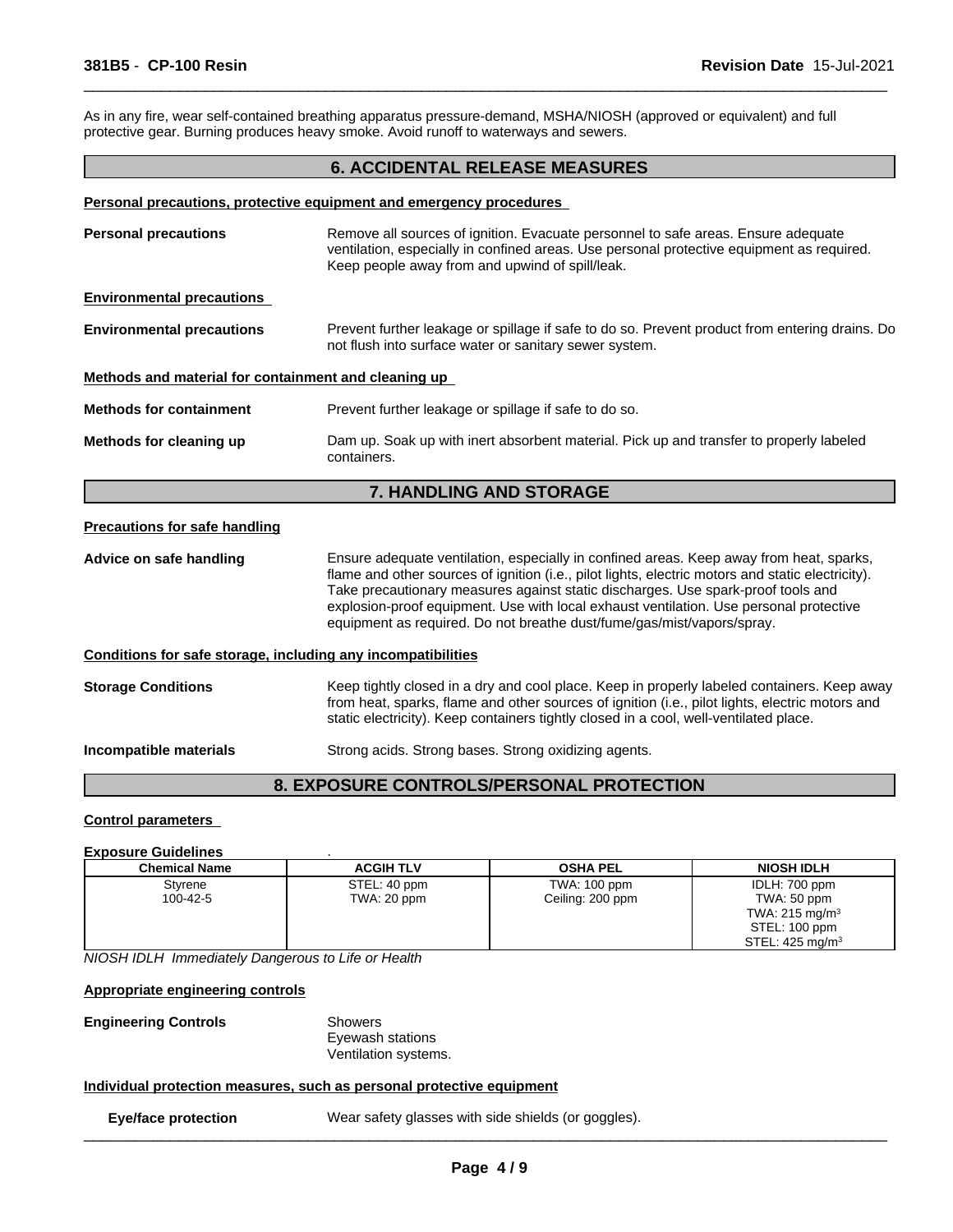| If exposure limits are exceeded or irritation is experienced, NIOSH/MSHA approved<br><b>Respiratory protection</b><br>respiratory protection should be worn. Positive-pressure supplied air respirators may be<br>required for high airborne contaminant concentrations. Respiratory protection must be |  |
|---------------------------------------------------------------------------------------------------------------------------------------------------------------------------------------------------------------------------------------------------------------------------------------------------------|--|
| provided in accordance with current local regulations.                                                                                                                                                                                                                                                  |  |
| Handle in accordance with good industrial hygiene and safety practice. When using do not<br><b>General Hygiene Considerations</b><br>eat, drink or smoke. Regular cleaning of equipment, work area and clothing is<br>recommended.                                                                      |  |

 $\overline{\phantom{a}}$  ,  $\overline{\phantom{a}}$  ,  $\overline{\phantom{a}}$  ,  $\overline{\phantom{a}}$  ,  $\overline{\phantom{a}}$  ,  $\overline{\phantom{a}}$  ,  $\overline{\phantom{a}}$  ,  $\overline{\phantom{a}}$  ,  $\overline{\phantom{a}}$  ,  $\overline{\phantom{a}}$  ,  $\overline{\phantom{a}}$  ,  $\overline{\phantom{a}}$  ,  $\overline{\phantom{a}}$  ,  $\overline{\phantom{a}}$  ,  $\overline{\phantom{a}}$  ,  $\overline{\phantom{a}}$ 

# **9. PHYSICAL AND CHEMICAL PROPERTIES**

# **Information on basic physical and chemical properties**

| <b>Physical state</b><br>Appearance<br><b>Color</b>                                    | liquid<br>viscous<br>amber or pigmented                                                                      | Odor<br><b>Odor threshold</b>    | <b>Strong Aromatic</b><br>$<$ 1 ppm |
|----------------------------------------------------------------------------------------|--------------------------------------------------------------------------------------------------------------|----------------------------------|-------------------------------------|
| <b>Property</b>                                                                        | <b>Values</b>                                                                                                | Remarks • Method                 |                                     |
| рH                                                                                     | No information available                                                                                     |                                  |                                     |
| Melting point / freezing point                                                         | No information available                                                                                     |                                  |                                     |
| <b>Boiling point / boiling range</b>                                                   | 115 °C / 239 °F                                                                                              |                                  |                                     |
| <b>Flash point</b>                                                                     | 27 °C / 80 °F<br>1                                                                                           | Pensky-Martens Closed Cup (PMCC) |                                     |
| <b>Evaporation rate</b><br><b>Flammability (solid, gas)</b>                            | No information available                                                                                     |                                  |                                     |
| <b>Flammability Limit in Air</b>                                                       |                                                                                                              |                                  |                                     |
| <b>Upper flammability limit:</b>                                                       | 1.1%                                                                                                         |                                  |                                     |
| Lower flammability limit:                                                              | 6.6%                                                                                                         |                                  |                                     |
| Vapor pressure                                                                         | 0.57 kPa                                                                                                     | @ 20 °C                          |                                     |
| <b>Vapor density</b>                                                                   | >1                                                                                                           |                                  |                                     |
| <b>Relative density</b>                                                                | $1.0 - 1.2$                                                                                                  |                                  |                                     |
| <b>Water solubility</b>                                                                | Insoluble in water                                                                                           |                                  |                                     |
| Solubility in other solvents                                                           | No information available                                                                                     |                                  |                                     |
| <b>Partition coefficient</b>                                                           | No information available                                                                                     |                                  |                                     |
| <b>Autoignition temperature</b>                                                        | No information available                                                                                     |                                  |                                     |
| <b>Decomposition temperature</b>                                                       | No information available                                                                                     |                                  |                                     |
| <b>Kinematic viscosity</b>                                                             | $> 1000$ mm2/s                                                                                               | @ 40 °C                          |                                     |
| <b>Dynamic viscosity</b>                                                               | No information available                                                                                     |                                  |                                     |
| <b>Explosive properties</b>                                                            | Not an explosive                                                                                             |                                  |                                     |
| <b>Oxidizing properties</b>                                                            | Not applicable                                                                                               |                                  |                                     |
| <b>Other Information</b>                                                               |                                                                                                              |                                  |                                     |
| Softening point<br><b>Molecular weight</b><br><b>VOC Content (%)</b><br><b>Density</b> | No information available<br>No information available<br>No information available<br>No information available |                                  |                                     |
| <b>Bulk density</b>                                                                    | No information available                                                                                     |                                  |                                     |

**10. STABILITY AND REACTIVITY**

# **Reactivity**  No data available

**Chemical stability** Stable under recommended storage conditions. **Possibility of Hazardous Reactions** None under normal processing. **Hazardous polymerization** Hazardous polymerization may occur.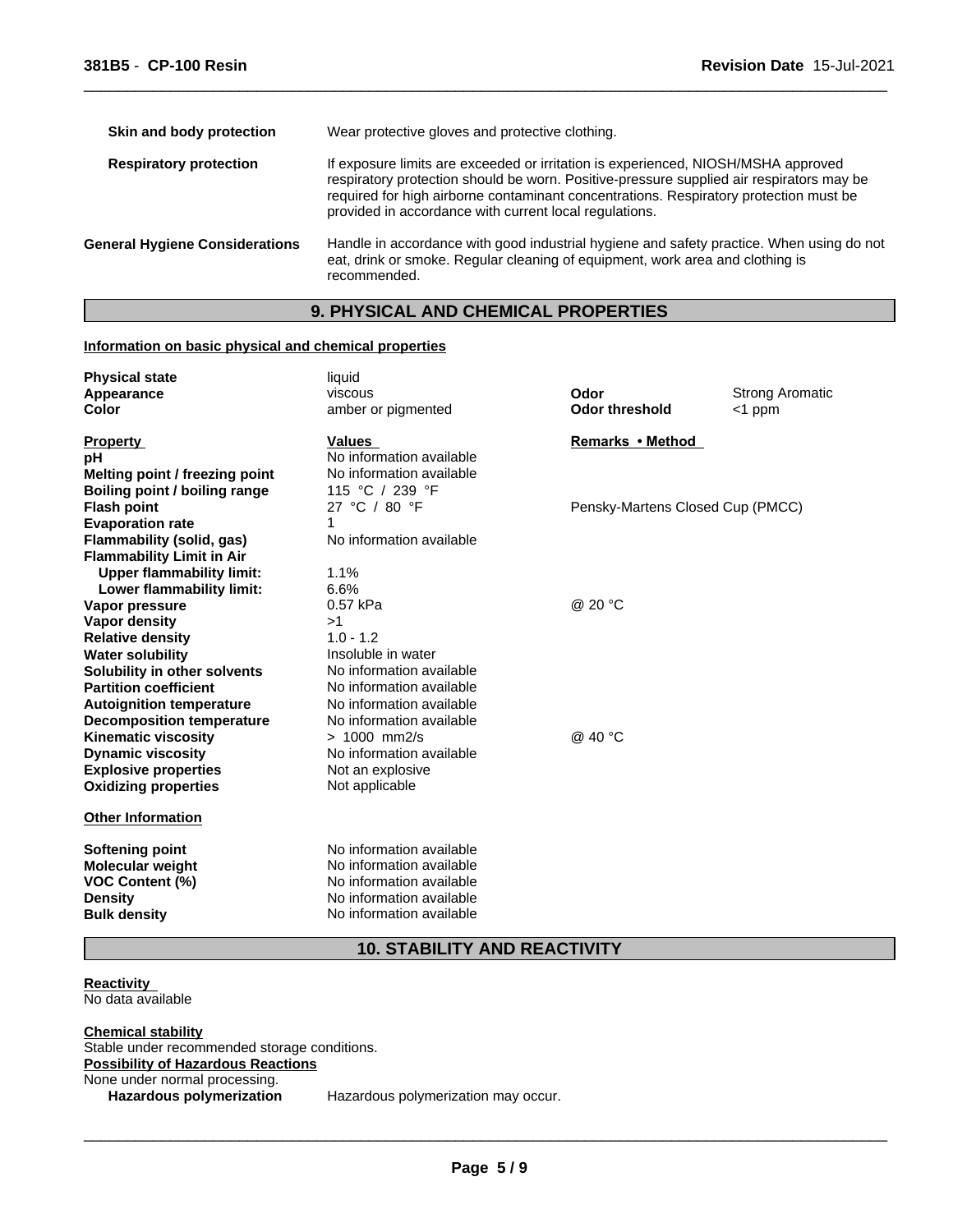# **Conditions to avoid**

Heat, flames and sparks. **Incompatible materials**

Strong acids. Strong bases. Strong oxidizing agents.

# **Hazardous Decomposition Products**

Thermal decomposition can lead to release of irritating and toxic gases and vapors. Carbon monoxide. Carbon dioxide (CO2).

# **11. TOXICOLOGICAL INFORMATION**

 $\overline{\phantom{a}}$  ,  $\overline{\phantom{a}}$  ,  $\overline{\phantom{a}}$  ,  $\overline{\phantom{a}}$  ,  $\overline{\phantom{a}}$  ,  $\overline{\phantom{a}}$  ,  $\overline{\phantom{a}}$  ,  $\overline{\phantom{a}}$  ,  $\overline{\phantom{a}}$  ,  $\overline{\phantom{a}}$  ,  $\overline{\phantom{a}}$  ,  $\overline{\phantom{a}}$  ,  $\overline{\phantom{a}}$  ,  $\overline{\phantom{a}}$  ,  $\overline{\phantom{a}}$  ,  $\overline{\phantom{a}}$ 

# **Information on likely routes of exposure**

#### **Product Information**

**Inhalation** Irritating to respiratory system. May cause drowsiness or dizziness. Harmful by inhalation. **Eye contact I**rritating to eyes. **Skin contact I**rritating to skin. **Ingestion Harmful if swallowed.** 

| <b>Chemical Name</b> | Oral LD50                             | <b>Dermal LD50</b> | <b>Inhalation LC50</b>     |
|----------------------|---------------------------------------|--------------------|----------------------------|
| Styrene<br>100-42-5  | Rat<br>$\sim$<br>1000 mg/kg<br>-<br>- |                    | Rat,<br>\ 4 h<br>ma/L<br>- |

#### **Information on toxicological effects**

**Symptoms** Vapors may cause drowsiness and dizziness. Coughing and/ or wheezing. May cause skin irritation. May cause redness and tearing of the eyes.

# **Delayed and immediate effects as well as chronic effects from short and long-term exposure**

| <b>Sensitization</b><br>Germ cell mutagenicity                                     | Based on available data, the classification criteria are not met.<br>Based on available data, the classification criteria are not met. |                                                                                          |                                                                                      |             |  |  |
|------------------------------------------------------------------------------------|----------------------------------------------------------------------------------------------------------------------------------------|------------------------------------------------------------------------------------------|--------------------------------------------------------------------------------------|-------------|--|--|
| Carcinogenicity                                                                    |                                                                                                                                        | The table below indicates whether each agency has listed any ingredient as a carcinogen. |                                                                                      |             |  |  |
| <b>Chemical Name</b>                                                               | <b>ACGIH</b>                                                                                                                           | <b>IARC</b>                                                                              | <b>NTP</b>                                                                           | <b>OSHA</b> |  |  |
| Styrene                                                                            |                                                                                                                                        | Group 2A                                                                                 | Reasonably Anticipated                                                               |             |  |  |
| 100-42-5                                                                           |                                                                                                                                        |                                                                                          |                                                                                      |             |  |  |
| IARC (International Agency for Research on Cancer)                                 |                                                                                                                                        |                                                                                          |                                                                                      |             |  |  |
| Group 2B - Possibly Carcinogenic to Humans                                         |                                                                                                                                        |                                                                                          |                                                                                      |             |  |  |
| Group 2A - Probably Carcinogenic to Humans                                         |                                                                                                                                        |                                                                                          |                                                                                      |             |  |  |
| NTP (National Toxicology Program)                                                  |                                                                                                                                        |                                                                                          |                                                                                      |             |  |  |
| Reasonably Anticipated - Reasonably Anticipated to be a Human Carcinogen           |                                                                                                                                        |                                                                                          |                                                                                      |             |  |  |
| OSHA (Occupational Safety and Health Administration of the US Department of Labor) |                                                                                                                                        |                                                                                          |                                                                                      |             |  |  |
| X - Present                                                                        |                                                                                                                                        |                                                                                          |                                                                                      |             |  |  |
| <b>Reproductive toxicity</b>                                                       |                                                                                                                                        |                                                                                          | Product is or contains a chemical which is a known or suspected reproductive hazard. |             |  |  |
| $CTAT$ single evening                                                              |                                                                                                                                        | Bennisotony ovetom Control nonvous ovetom                                                |                                                                                      |             |  |  |

**STOT - single exposure** Respiratory system. Central nervous system.

**STOT - repeated exposure** Based on available data, the classification criteria are not met.

**Chronic toxicity** Avoid repeated exposure. May cause adverse liver effects. Contains a known or suspected reproductive toxin.

**Target Organ Effects** Central nervous system, Eyes, liver, lungs, Reproductive System, Respiratory system, Skin. **Aspiration hazard** Based on available data, the classification criteria are not met.

# **Numerical measures of toxicity - Product Information**

**The following values are calculated based on chapter 3.1 of the GHS document** .

**ATEmix (oral)** 1,139.00 mg/kg **ATEmix (inhalation-dust/mist)** 1.95 mg/l

# **12. ECOLOGICAL INFORMATION**

#### **Ecotoxicity**

Very toxic to aquatic life with long lasting effects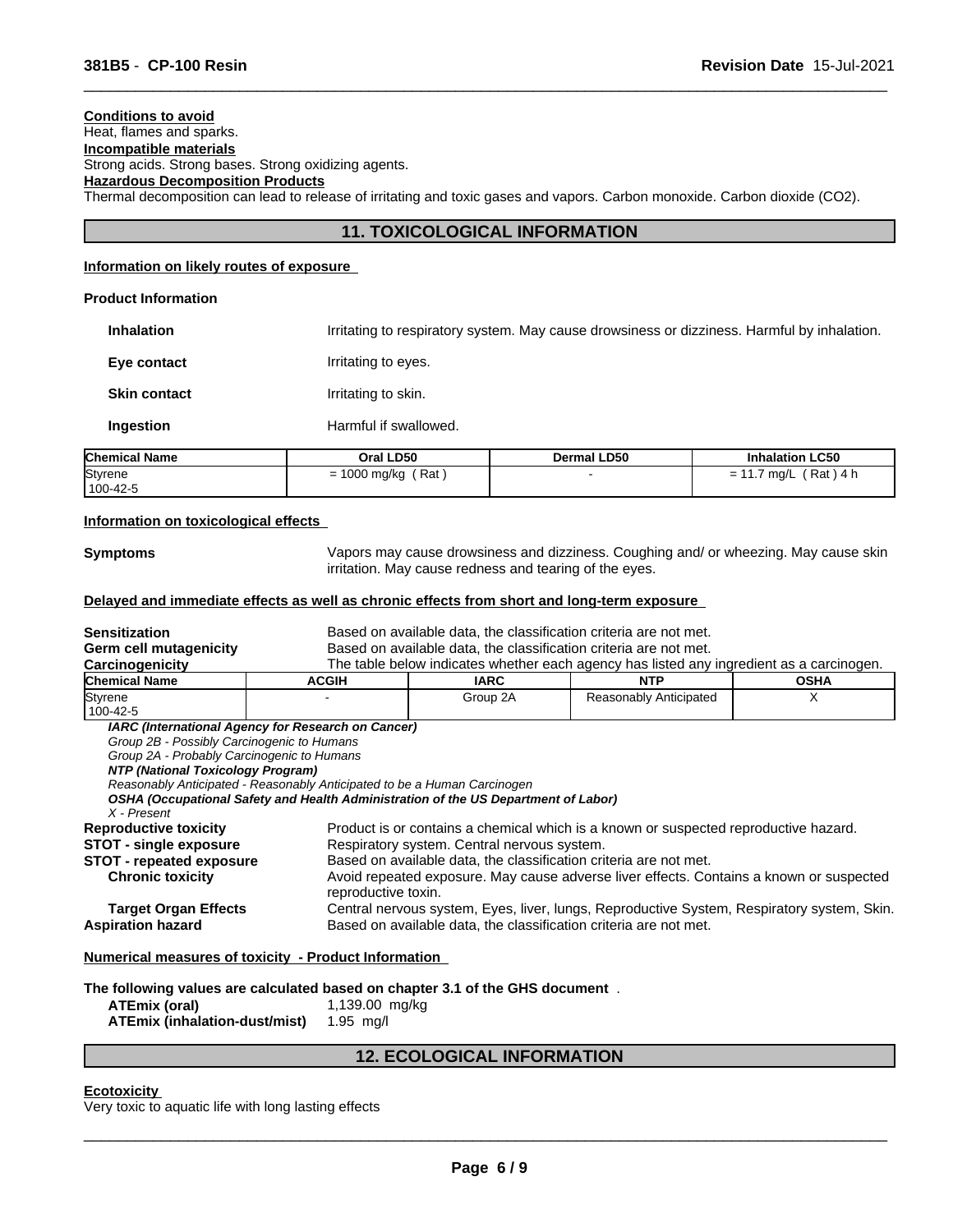| <b>Chemical Name</b> | Algae/aguatic plants                | Fish                                | Crustacea                               |
|----------------------|-------------------------------------|-------------------------------------|-----------------------------------------|
| Styrene              | 1.4: 72 h Pseudokirchneriella       | 3.24 - 4.99: 96 h Pimephales        | $ 3.3 - 7.4 $ : 48 h Daphnia magna mg/L |
| $100 - 42 - 5$       | subcapitata mg/L EC50 0.15 - 3.2:   | promelas mg/L LC50 flow-through     | EC50                                    |
|                      | 96 h Pseudokirchneriella            | 58.75 - 95.32: 96 h Poecilia        |                                         |
|                      | subcapitata mg/L EC50 static 0.46 - | reticulata mg/L LC50 static 19.03 - |                                         |
|                      | 4.3: 72 h Pseudokirchneriella       | 33.53: 96 h Lepomis macrochirus     |                                         |
|                      | subcapitata mg/L EC50 static 0.72:  | mg/L LC50 static 6.75 - 14.5: 96 h  |                                         |
|                      | 96 h Pseudokirchneriella            | Pimephales promelas mg/L LC50       |                                         |
|                      | subcapitata mg/L EC50               | static                              |                                         |

 $\overline{\phantom{a}}$  ,  $\overline{\phantom{a}}$  ,  $\overline{\phantom{a}}$  ,  $\overline{\phantom{a}}$  ,  $\overline{\phantom{a}}$  ,  $\overline{\phantom{a}}$  ,  $\overline{\phantom{a}}$  ,  $\overline{\phantom{a}}$  ,  $\overline{\phantom{a}}$  ,  $\overline{\phantom{a}}$  ,  $\overline{\phantom{a}}$  ,  $\overline{\phantom{a}}$  ,  $\overline{\phantom{a}}$  ,  $\overline{\phantom{a}}$  ,  $\overline{\phantom{a}}$  ,  $\overline{\phantom{a}}$ 

# **Persistence and degradability**

No information available.

# **Bioaccumulation**

| Chemical.           | coefficient |
|---------------------|-------------|
| ' Name              | $  -$       |
| Styrene<br>100-42-5 | 2.95        |

# **Other adverse effects**

No information available

| <b>13. DISPOSAL CONSIDERATIONS</b>                   |                                                                                                    |  |
|------------------------------------------------------|----------------------------------------------------------------------------------------------------|--|
| Waste treatment methods<br><b>Disposal of wastes</b> | This material, as supplied, is a hazardous waste according to federal regulations (40 CFR<br>261). |  |
| <b>Contaminated packaging</b>                        | Do not reuse container.                                                                            |  |
| <b>US EPA Waste Number</b>                           | D001                                                                                               |  |

This product contains one or more substances that are listed with the State of California as a hazardous waste.

| <b>Chemical Name</b> | California<br>a Hazardous Waste Status |
|----------------------|----------------------------------------|
| Stvrene              | Toxic                                  |
| −42-⊽ر<br>100<br>UU. | Ignitable                              |

# **14. TRANSPORT INFORMATION**

**DOT** 

| UN/ID no                        | UN1263                      |
|---------------------------------|-----------------------------|
| Proper shipping name            | Paint                       |
| <b>Hazard Class</b>             | 3                           |
| <b>Packing Group</b>            | Ш                           |
| <b>Special Provisions</b>       | B1, B52, IB3, T2, TP1, TP29 |
| <b>Description</b>              | UN1263. Paint. 3. III       |
| <b>Emergency Response Guide</b> | 128                         |
| <b>Number</b>                   |                             |
| <b>TDG</b>                      |                             |
| UN/ID no                        | UN1263                      |
| Proper shipping name            | Paint                       |
| <b>Hazard Class</b>             | 3                           |
| <b>Packing Group</b>            | Ш                           |
| <b>Description</b>              | UN1263, Paint, 3, III       |
|                                 |                             |

**IATA**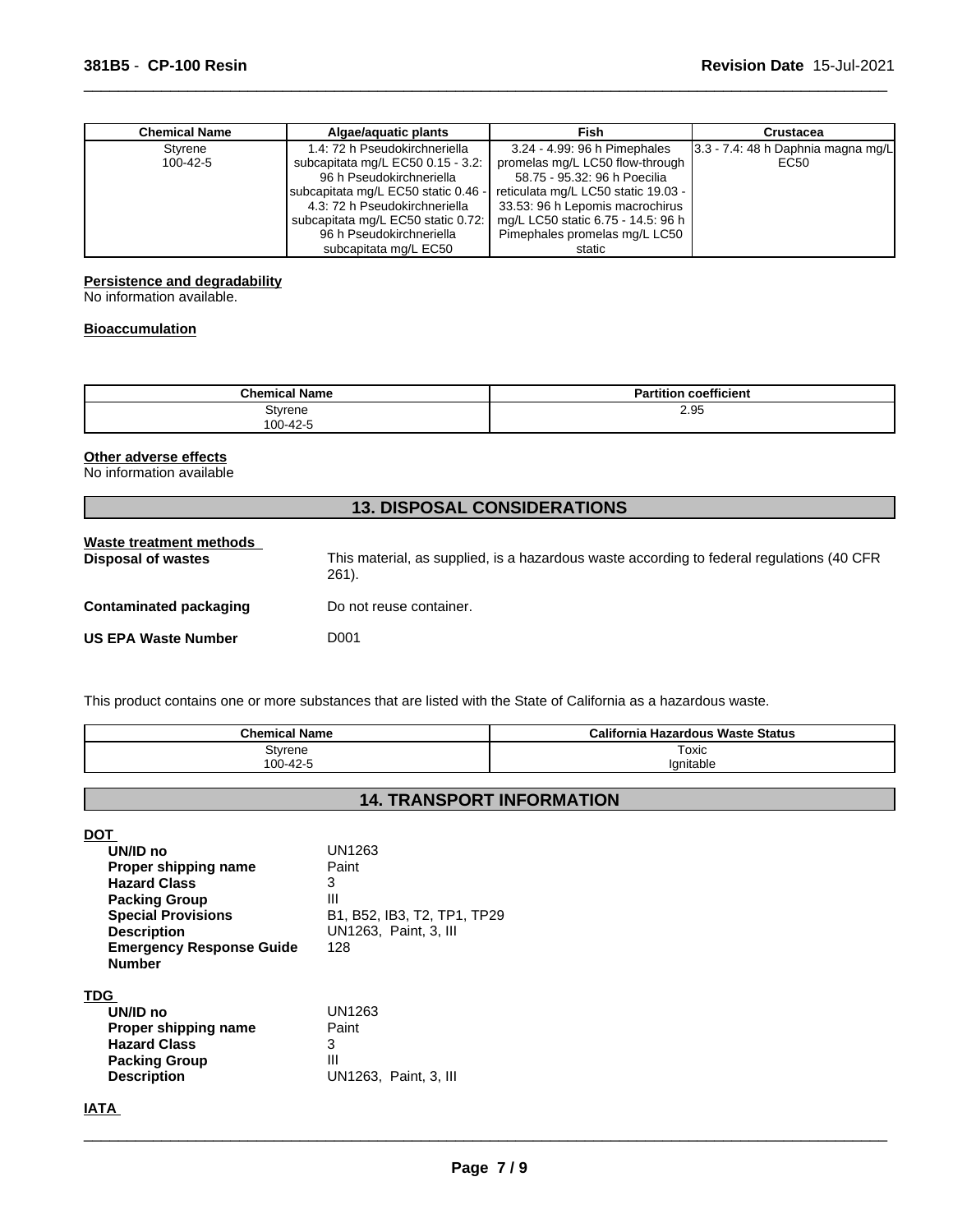| UN/ID no<br>Proper shipping name | UN1263<br>Paint       |
|----------------------------------|-----------------------|
| <b>Hazard Class</b>              | 3                     |
| <b>Packing Group</b>             | Ш                     |
| <b>ERG Code</b>                  | 3L                    |
| <b>Special Provisions</b>        | A3, A72, A192         |
| <b>Description</b>               | UN1263, Paint, 3, III |
| <b>IMDG</b>                      |                       |
| UN/ID no                         | UN1263                |
| Proper shipping name             | Paint                 |
| <b>Hazard Class</b>              | 3                     |
| <b>Packing Group</b>             | Ш                     |
| EmS-No                           | $F-E$ , $S-E$         |
| <b>Special Provisions</b>        | 163, 223, 955         |

**Description** UN1263, Paint, 3, III (27°C c.c.)

# **15. REGULATORY INFORMATION**

 $\overline{\phantom{a}}$  ,  $\overline{\phantom{a}}$  ,  $\overline{\phantom{a}}$  ,  $\overline{\phantom{a}}$  ,  $\overline{\phantom{a}}$  ,  $\overline{\phantom{a}}$  ,  $\overline{\phantom{a}}$  ,  $\overline{\phantom{a}}$  ,  $\overline{\phantom{a}}$  ,  $\overline{\phantom{a}}$  ,  $\overline{\phantom{a}}$  ,  $\overline{\phantom{a}}$  ,  $\overline{\phantom{a}}$  ,  $\overline{\phantom{a}}$  ,  $\overline{\phantom{a}}$  ,  $\overline{\phantom{a}}$ 

| <b>International Inventories</b> |          |  |
|----------------------------------|----------|--|
| <b>TSCA</b>                      | Complies |  |
| <b>DSL/NDSL</b>                  | Complies |  |
| <b>EINECS/ELINCS</b>             | Complies |  |
| <b>IECSC</b>                     | Complies |  |
| <b>KECL</b>                      | Complies |  |
| <b>PICCS</b>                     | Complies |  |
| <b>AICS</b>                      | Complies |  |
|                                  |          |  |

#### **Legend:**

**TSCA** - United States Toxic Substances Control Act Section 8(b) Inventory **DSL/NDSL** - Canadian Domestic Substances List/Non-Domestic Substances List **EINECS/ELINCS** - European Inventory of Existing Chemical Substances/European List of Notified Chemical Substances

**ENCS** - Japan Existing and New Chemical Substances

**IECSC** - China Inventory of Existing Chemical Substances

**KECL** - Korean Existing and Evaluated Chemical Substances

**PICCS** - Philippines Inventory of Chemicals and Chemical Substances

**AICS** - Australian Inventory of Chemical Substances

#### **US Federal Regulations**

#### **SARA 313**

Section 313 of Title III of the Superfund Amendments and Reauthorization Act of 1986 (SARA). This product contains a chemical or chemicals which are subject to the reporting requirements of the Act and Title 40 of the Code of Federal Regulations, Part 372

| <b>Chemical Name</b>                  | <b>SARA 313 - Threshold Values %</b> |
|---------------------------------------|--------------------------------------|
| Styrene - 100-42-5                    | 0.1                                  |
| <b>SARA 311/312 Hazard Categories</b> |                                      |
| Acute health hazard                   | Yes                                  |
| <b>Chronic Health Hazard</b>          | Yes                                  |
| Fire hazard                           | Yes                                  |
| Sudden release of pressure hazard     | No                                   |
| <b>Reactive Hazard</b>                | No                                   |

#### **CWA (Clean Water Act)**

This product contains the following substances which are regulated pollutants pursuant to the Clean Water Act (40 CFR 122.21 and 40 CFR 122.42)

| <b>Chemical Name</b> | <b>CWA - Reportable</b><br>Quantities | <b>CWA - Toxic Pollutants</b> | <b>CWA - Priority Pollutants</b> | <b>CWA - Hazardous</b><br><b>Substances</b> |
|----------------------|---------------------------------------|-------------------------------|----------------------------------|---------------------------------------------|
| Styrene<br>100-42-5  | <sup>1</sup> 000 lb                   |                               |                                  | $\lambda$                                   |

# **CERCLA**

This material, as supplied, contains one or more substances regulated as a hazardous substance under the Comprehensive